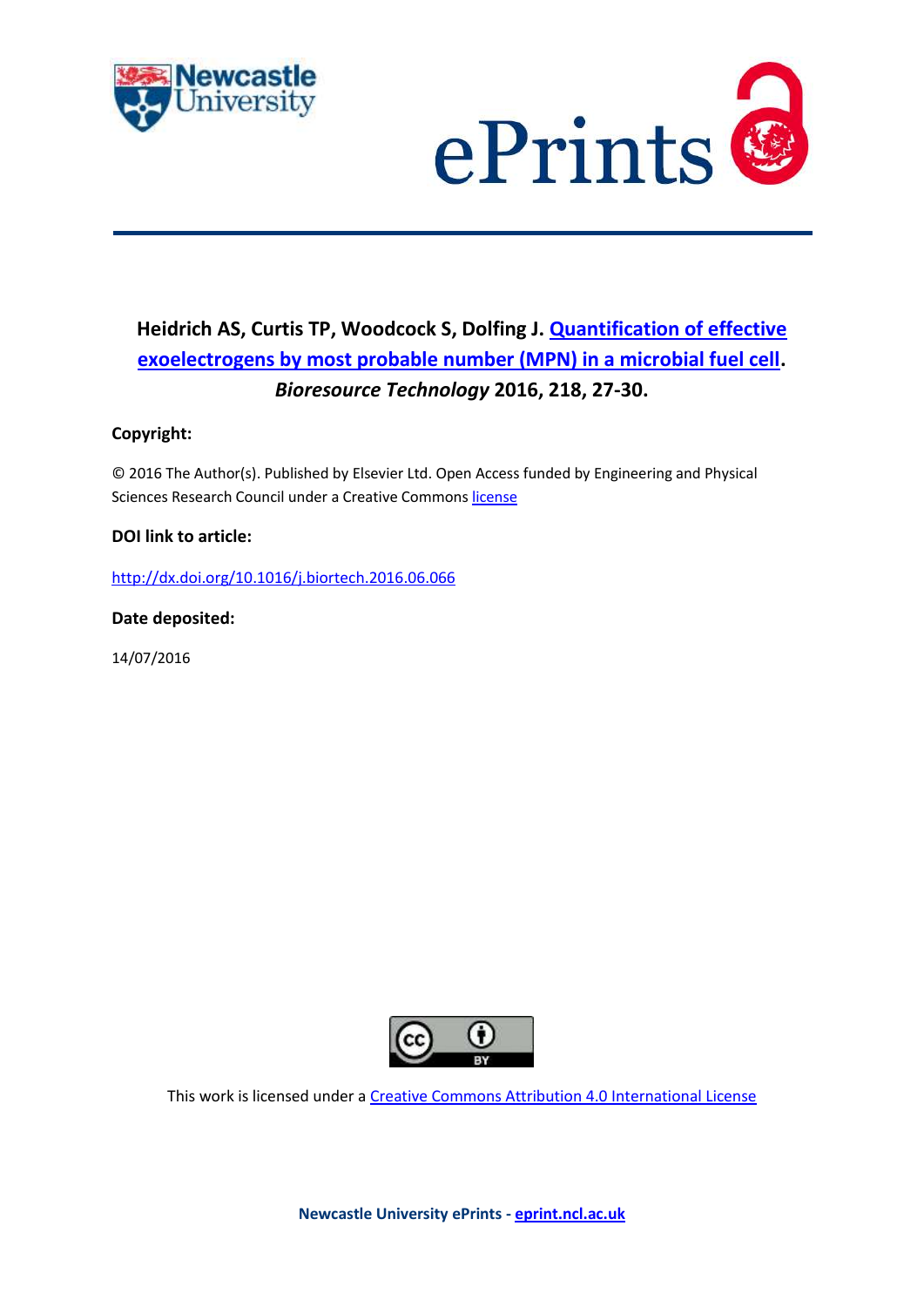[Bioresource Technology 218 \(2016\) 27–30](http://dx.doi.org/10.1016/j.biortech.2016.06.066)

# Bioresource Technology

journal homepage: [www.elsevier.com/locate/biortech](http://www.elsevier.com/locate/biortech)

# Quantification of effective exoelectrogens by most probable number (MPN) in a microbial fuel cell



Elizabeth S. Heidrich <sup>a</sup>, Thomas P. Curtis <sup>a</sup>, Stephen Woodcock <sup>b</sup>, Jan Dolfing <sup>a,\*</sup>

<sup>a</sup> School of Civil Engineering and Geosciences, Newcastle University, Newcastle upon Tyne NE1 7RU, UK <sup>b</sup> School of Mathematical Sciences, University of Technology Sydney, Sydney, Australia

### highlights are the second control of the second control of the second control of the second control of the second control of the second control of the second control of the second control of the second control of the secon

MPN was used to count effective exoelectrogens in wastewater.

Current production in microbial fuel cells was used as end point.

Apparent MPNs were lower for complex substrates than for acetate as test substrate.

This is because current from complex substrates requires not just exoelectrogens.

Apparent growth rates were inferred from rates of current production.

#### article info

Article history: Received 1 June 2016 Received in revised form 16 June 2016 Accepted 17 June 2016 Available online 20 June 2016

Keywords: Microbial fuel cell Inoculation Most probable number Wastewater treatment

The objective of this work was to quantify the number of exoelectrogens in wastewater capable of producing current in a microbial fuel cell by adapting the classical most probable number (MPN) methodology using current production as end point. Inoculating a series of microbial fuel cells with various dilutions of domestic wastewater and with acetate as test substrate yielded an apparent number of exoelectrogens of 17 per ml. Using current as a proxy for activity the apparent exoelectrogen growth rate was  $0.03$  h<sup>-1</sup>. With starch or wastewater as more complex test substrates similar apparent growth rates were obtained, but the apparent MPN based numbers of exoelectrogens in wastewater were significantly lower, probably because in contrast to acetate, complex substrates require complex food chains to deliver the electrons to the electrodes. Consequently, the apparent MPN is a function of the combined probabilities of members of the food chain being present.

 2016 The Author(s). Published by Elsevier Ltd. This is an open access article under the CC BY license [\(http://creativecommons.org/licenses/by/4.0/](http://creativecommons.org/licenses/by/4.0/)).

#### 1. Introduction

Microbial Fuel Cells (MFCs) [\(Logan, 2008](#page-4-0)) and other microbial electrochemical systems ([Heidrich et al., 2014](#page-4-0)) rely on the growth and function of a group of organisms – known as exoelectrogens – capable of transferring electrons outside their cell walls [\(Logan,](#page-4-0) [2009](#page-4-0)). Although the functions of these bacteria within MFCs are well understood, little is known about their abundance in the wastewaters and sludges used to inoculate these systems, and about their absolute numbers within working systems [\(Logan,](#page-4-0) [2009; Torres, 2014](#page-4-0)).

Growth and kinetics of exoelectrogens in MFCs are not well understood [\(Torres, 2014](#page-4-0)), an issue further complicated by uncertainty over the mechanisms of electron transfer ([Kumar et al.,](#page-4-0) [2016\)](#page-4-0). Measurements of exoelectrogen numbers, growth rates

⇑ Corresponding author. E-mail address: [jan.dolfing@ncl.ac.uk](mailto:jan.dolfing@ncl.ac.uk) (J. Dolfing). the characteristics of the system as a whole. Within the field of microbiology new, culture-independent methods for quantification have recently been developed. The

most recognised modern technique for defining the absolute quantity of an organism is presently quantitative polymerase chain reaction (qPCR) ([Freeman et al., 1999](#page-4-0)). However, there are several obstacles to using this technique to determine the abundance of exoelectrogenic microorganisms in MFCs, the most important of which is that currently very little is known about their taxonomic

and growth yields are inherently difficult in MFCs for a series of reasons, which includes a lack of suitable primers and probes, because it is not known which organisms are electrogenic or indeed what makes them electrogenic (see below) and also because sampling of biomass on the electrodes destroys the biofilm required for successful operation ([Freguia et al., 2007\)](#page-4-0). Furthermore, because an MFC relies upon a food chain of hydrolytic, fermentative and exoelectrogenic organisms ([Lovley, 2008\)](#page-4-0), studies of a single species or trophic level will not necessarily reveal

<http://dx.doi.org/10.1016/j.biortech.2016.06.066>

0960-8524/© 2016 The Author(s). Published by Elsevier Ltd.

This is an open access article under the CC BY license [\(http://creativecommons.org/licenses/by/4.0/\)](http://creativecommons.org/licenses/by/4.0/).

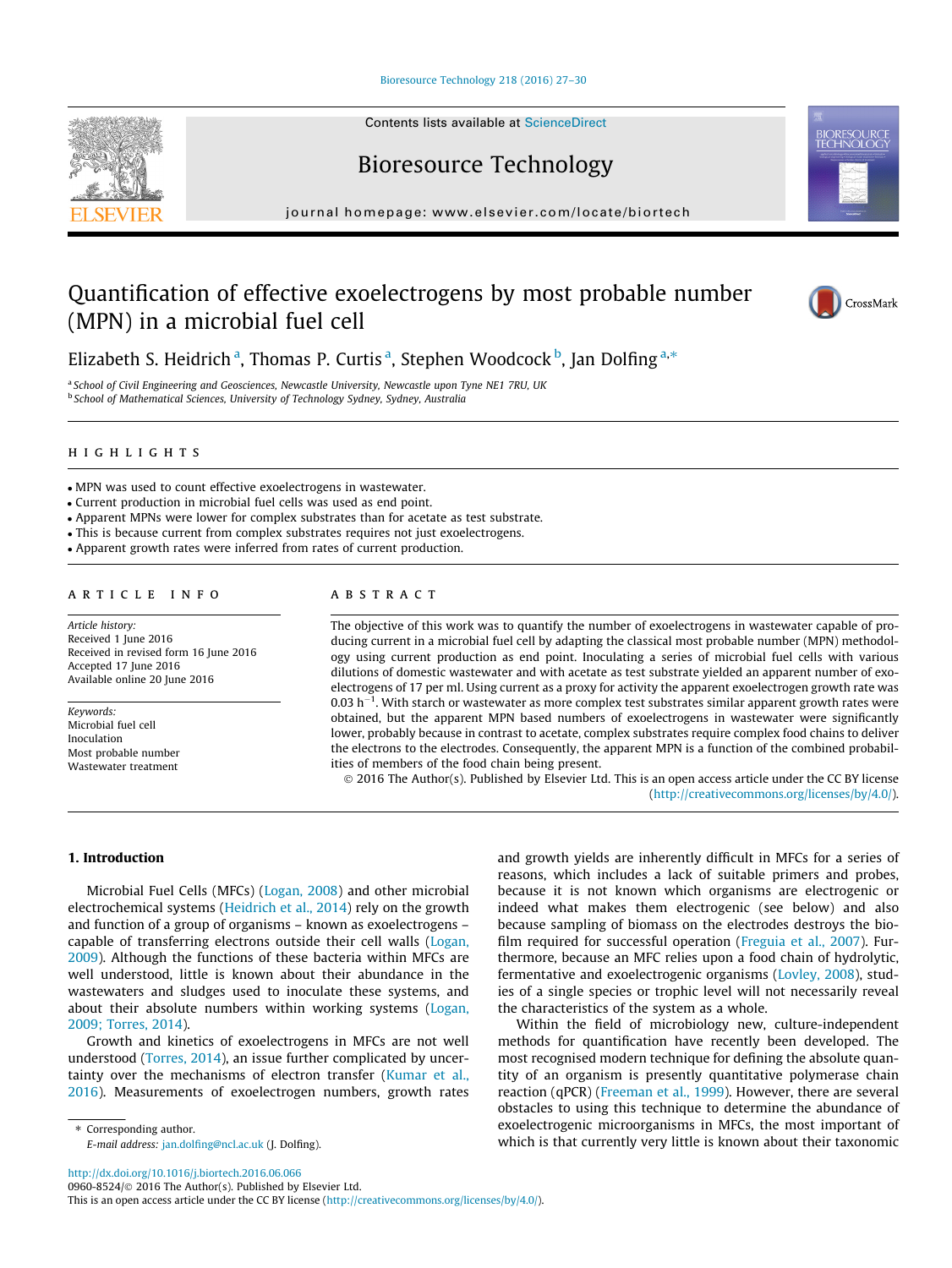identities [\(Huang et al., 2014](#page-4-0)). Although probes exist for Geobacter, the archetypical and apparently most prevalent exoelectrogen, there is no universal ''electrogen gene". Thus, qPCR can be used to quantify Geobacter specifically but not exoelectrogens generally. The other modern technique for bacterial quantification is fluorescence in situ hydridization (FISH) ([Baptista et al., 2014](#page-4-0)), but this again relies on knowing exactly which bacteria to target. Even if this were known, counting cells adhered to a three dimensional black carbon anode structure would also present many challenges. It is therefore not surprising that ''knowledge" of the numbers of these bacteria within reactors is based on relatively crude estimates based on surface area ([Logan, 2008\)](#page-4-0), turbidity ([Rabaey](#page-4-0) [et al., 2003\)](#page-4-0) or substrate removal [\(Freguia et al., 2007\)](#page-4-0).

Prior to the advent of the modern molecular methods, culture based techniques were used to estimate numbers of bacteria or specific physiological groups (e.g. [Toranzos and McFeters \(1997\)\)](#page-4-0). These techniques have limitations [\(Toranzos and McFeters,](#page-4-0) [1997\)](#page-4-0), including the significant fact that the majority of environmental microorganisms cannot be cultured ex situ. However, in the case of an MFC, culturing can be done in situ, with the presence of an effective exoelectrogen being inferred from electrical activity. This then permits to infer abundance, and possibly growth rates using classical algorithms for estimating the most probable number (MPN) of bacteria and rates of increase in activity. The concept behind the MPN method is to dilute the sample to such a degree that the inoculum in each tube, or in this case reactor, will sometimes, but not always, contain a viable organism, which is able to grow and initiate activity in that tube or reactor. By analyzing and quantifying the results of replicas at different dilutions, the amount of viable bacteria in the original inoculum can be statistically estimated using a Poisson distribution [\(APHA, 1998\)](#page-4-0).

In the present study this insight was used to determine the number of exoelectrogens capable of initiating current in an MFC in a wastewater sample. Specifically, a series of microbial fuel cells was inoculated with various dilutions of wastewater and fed with acetate, starch or domestic wastewater as substrate. Current was continuously recorded over time. Using the mathematical algorithms behind the MPN methodology enabled the use of fewer replicas and dilutions than would be needed if classical MPN tables were used, making the method more practical for in a laboratory setting with limited number of MFC reactors. This set-up allowed estimation of: (i) the apparent number of functional exoelectrogens in the inoculum, by applying the MPN methodology outlined above, and (ii) the growth rate of exoelectrogens, by measuring current production and using the rate of current increase as a proxy for the increase in exoelectrogen biomass.

### 2. Methods

The analytical techniques used and the methods of substrate sterilisation, reactor set-up, and estimates of bacterial abundance are all essentially ''standard methods"; their details, including the results of a comparison of three methods of substrate sterilisation, are provided in the Supplementary Data.

#### 2.1. Most probable number (MPN) calculations

MPN calculations were made with the original formula developed by [Haldane \(1939\),](#page-4-0) as presented and discussed by [Thomas](#page-4-0) [\(1942\)](#page-4-0) and [Blodgett \(2005\)](#page-4-0). Details are given in the Supplementary Data.

#### 2.2. Growth rate

Growth rate of bacteria  $(u)$  is classically calculated by quantifying the change in the number of bacteria over time. In this experiment voltage is deemed to be a suitable proxy for electrogenic bacteria, the rate of voltage rise being equivalent to the rate of growth. It is assumed that each bacterium is capable of donating a specific amount of electrons, therefore an increasing number of electrons are donated to the circuit (i.e. the voltage increases at a constant resistance) as the absolute number of bacteria increases, (it does not represent an increasing ability to metabolise), i.e. voltage is deemed proportional to bacterial number. By plotting current versus time on a log scale, the growth rate of electrogenic bacteria can be estimated form the slope obtained. This gives an overall growth rate for the population of electrogens as whole, not specific species which may be different.

#### 2.3. Statistical analyses

All statistical tests were run using Minitab 15 (Minitab Inc., State College, USA). One way ANOVA was used to analyse the difference in growth rates for each substrate. Growth rates were estimated for each reactor where a rise in current was observed (12 samples for acetate, five samples for both wastewater and starch).

#### 3. Results and discussion

The present study outlines a method to establish how many exoelectrogens are present in wastewater that can start a microbial fuel cell. By directly measuring current production over time in a series of small scale MFCs inoculated according to the MPN methodology, the number of functional electrode reducing bacteria in wastewater can be established unequivocally, without the use of proxies.

#### 3.1. Total number of bacteria in wastewater

Spread plate counts and anaerobic multiple tube counts in rich media with the wastewater used in these experiments gave mean values of 8.3  $\times$  10<sup>5</sup> ± 2.4  $\times$  10<sup>3</sup> (95% CI) culturable aerobic bacteria, and  $6.9 \times 10^4 \pm 1.2 \times 10^2$  (95% CI) culturable anaerobic per ml in this wastewater, which yields a rough estimate of the total number of at most  $10^6$  culturable bacteria per ml of wastewater, and agrees well with previous estimates for domestic wastewater ([Tchobanoglous and Burton, 1991](#page-4-0)). The total direct cell count (determined by epifluorescence microscopy) was  $1.6 \times 10^8 \pm 6.2 \times 10^6$  (95% CI) cells per ml, implying that 99% of the cells were not readily culturable.

Inoculum sizes in the range of 50–0.01 ml per reactor allowed observation of the desired MPN dilution effect, with a positive result being current production in a reactor, and a negative result being the absence of current production. No current was produced in non-inoculated control reactors. The number and distribution of positive and negative outcomes of the tests (Table 1) indicated an MPN of effective exoelectrogens of 17 per ml of wastewater ([Table 2\)](#page-3-0). This number is significantly lower than the previous esti-

#### Table 1

The number of positive outcomes for each inoculum size out of the total number of reactors run with that inoculum size.

| Inoculum size (ml)<br>Test substrate | 50  | 25  | 10  |     | 0.1 | 0.01 |
|--------------------------------------|-----|-----|-----|-----|-----|------|
| Wastewater                           | 2/2 | 2/2 | 0/2 | 1/2 |     |      |
| Starch                               | 2/2 | 2/2 | 1/2 | 0/2 |     |      |
| Acetate                              | 2/2 | 4/4 | 2/2 | 3/4 | 1/3 | 0/2  |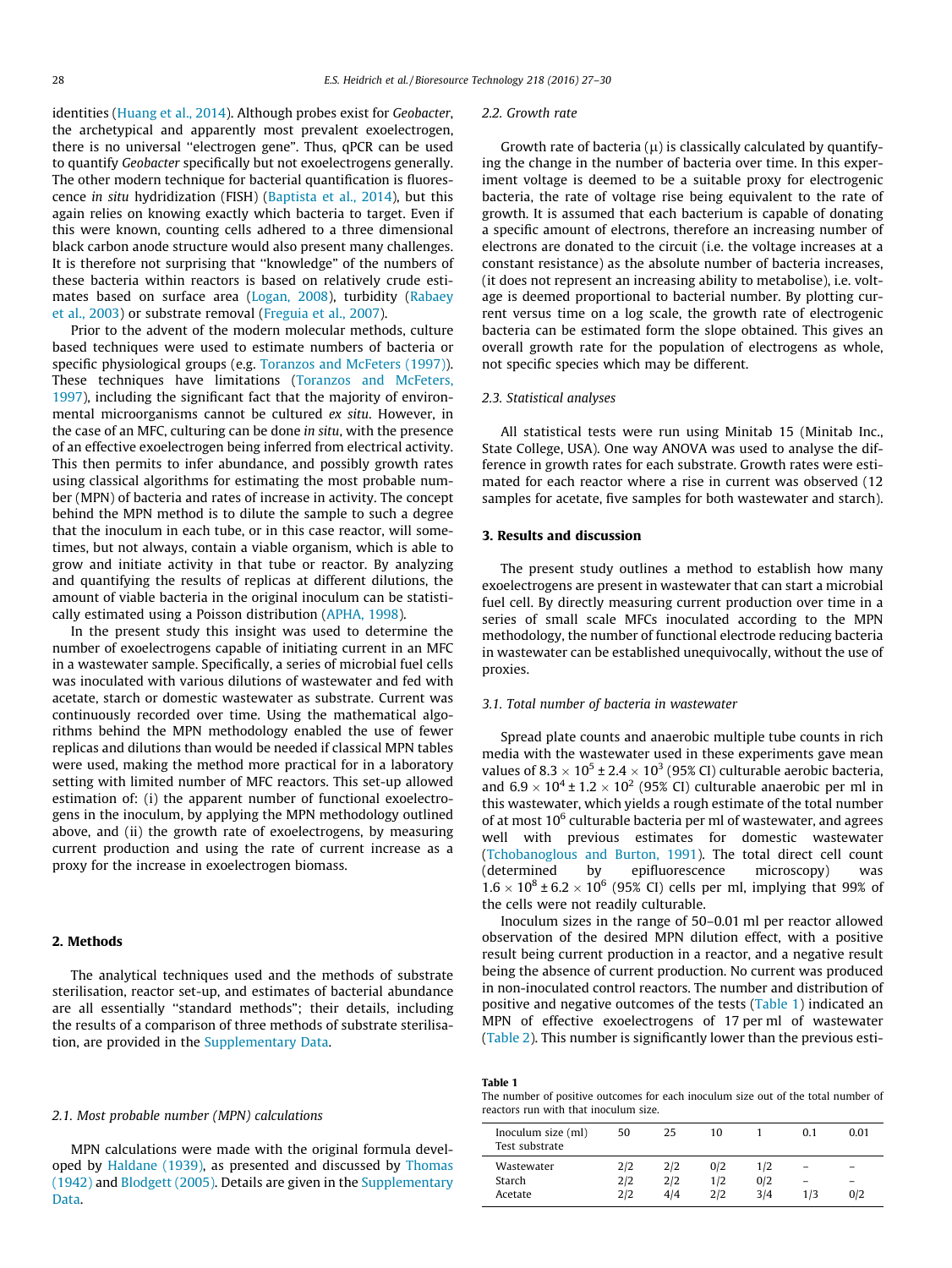#### <span id="page-3-0"></span>Table 2

The MPN of electrogens per ml of wastewater. Numbers in brackets indicate the upper and lower bounds at 95% confidence. The probability of presence in wastewater was calculated from the total count of viable bacteria per ml.

| Substrate  | MPN calculated after Blodgett<br>(2005) | MPN estimated after Thomas<br>(1942) |
|------------|-----------------------------------------|--------------------------------------|
| Wastewater | $0.6(0.3-2.5)$                          | $0.8(0.3-2.5)$                       |
| Starch     | $1.0(0.3-3.2)$                          | $1.1(0.3-4.0)$                       |
| Acetate    | $17.0(5.5-52)$                          | $17.6(6-51.5)$                       |

mate of  $1.0 \times 10^3$ –7.5  $\times 10^5$  [\(Yang et al., 2016\)](#page-4-0). This suggests that not all exoelectrogens present in wastewater are capable of initiating current production in reactors, or that there was indeed a large difference in the number of exoelectrogens in the samples. Chinese wastewater treatment systems with steel pipes may allow the growth of more exoelectrogens than UK systems ([Yang et al.,](#page-4-0) [2016\)](#page-4-0). A direct comparison of the two methods would make an interesting study, and verify if the rapid and easier  $WO<sub>3</sub>$  method did in fact reveal the numbers of exoelectrogens that are able to make an MFC work.

#### 3.2. MPN of exoelectrogens in wastewater as measured with wastewater or starch as test substrate

The MPN of exoelectrogens in wastewater as measured with starch or UV-sterilized wastewater as test substrate (see SI for experimental details) was lower than when measured with acetate (Table 2). To appreciate this result it should be noted that MPNs found with starch or UV sterilized wastewater as substrate are the products of two or more probabilities. Wastewater and starch are complex feeds, requiring a series of steps in their breakdown ([Lovley, 2008\)](#page-4-0), with each step likely mediated by different microorganisms. The electrons originating from these complex substrates are passed down this ''food chain", culminating in the final step of being donated to the electrode [\(Kiely et al., 2011\)](#page-4-0). Thus the MPN of the wastewater and starch fed reactors is a composite of the MPN of the acetate fed reactors (the number of exoelectrogens) multiplied by the probabilities of the presence of organisms able to complete the upstream steps. In the acetate fed reactors such a chain is not apparent: electrons from acetate can be directly donated to the electrode by acetate consuming exoelectrogens ([Dolfing, 2014\)](#page-4-0). This is why ''MPN" was low for one trophic level (acetate), and lower still for a relatively simple starch based chain and lower still for wastewater.

#### 3.3. Growth rates of exoelectrogens

Traditionally, the growth rate of bacteria and archaea is determined by quantifying the change in the number of organisms over time; however, this is not practicable within a working MFC. This lead to the hypothesis that voltage rise can be used as a proxy for growth, based on the assumption that each exoelectrogen is capable of donating a specific amount of electrons to the electrode, that is that current, and therefore voltage, is proportional to the number of active exoelectrogens. The average apparent growth rates thus obtained with acetate, starch and wastewater as growth substrates, ranged between 0.023 and 0.035  $h^{-1}$  (Table 3). Contrary to previous work ([Velasquez-Orta et al., 2011](#page-4-0)), these values were not significantly different from each other ( $p = 0.282$ ,  $F = 1.36$ , one way ANOVA), which would indicate that in this work the growth of the exoelectrogens was the limiting factor during exponential growth. Interestingly, the values estimated with this methodology were similar to the growth rate of Geobacter sulfurreducens, a known exoelectrogen, reported in the literature (Table 3), and to those of typical fermenting organisms. Although it cannot

#### Table 3

Average apparent growth rates of electrogens – as estimated by plotting current versus time on a log scale, and taking the slopes of the resulting plots – compared to growth rates of known electrogens.

|                                | Average growth rate<br>$(h^{-1})$ | Reference                     |
|--------------------------------|-----------------------------------|-------------------------------|
| Wastewater fed<br>community    | $0.028 \pm 0.013$                 | This work                     |
| Starch fed community           | $0.023 \pm 0.005$                 | This work                     |
| Acetate fed electrogens        | $0.035 \pm 0.020$                 | This work                     |
| Geobacter sulfurreducens       | $0.023 - 0.099$                   | Cord-Ruwisch et al.<br>(1998) |
| Geobacter sulfurreducens       | $0.04 - 0.09$                     | Esteve-Nunez et al.<br>(2005) |
| Fermenting micro-<br>organisms | 0.05                              | Lovley (2008)                 |

be excluded that the voltage rise on which these estimates are based was caused by an increasing capability of bacteria to donate electrons, rather than by an increase in bacteria numbers, or that electrochemical factors such as the properties of the electrodes themselves were a limiting factor rather than the bacteria on them, the agreement between reactors/substrates, as well as the agreement with growth rates for specific exoelectrogens found in other studies (Table 3), suggest that voltage rise is a reasonable proxy for bacterial growth within MFCs.

#### 3.4. COD removal and coulombic efficiency

The coulombic efficiency of the reactors was low (Table S1), as would be expected during acclimatisation.

#### 3.5. Alternative MPN based methods

Having developed an elegant plate based approach where electrochromic alteration of tungsten trioxide ( $WO<sub>3</sub>$ ) is used as an indication of exo-electrogenesis, [Yang et al. \(2016\)](#page-4-0) have recently coupled this  $WO_3$  method with the MPN method to count the number of exoelectrogens in wastewater, which yielded an estimate of  $1.0 \times 10^3$ –7.5  $\times$  10<sup>5</sup> per ml [\(Yang et al., 2016\)](#page-4-0). Unfortunately a verification that all organisms counted with the  $WO<sub>3</sub>$  method are capable of – and well positioned to – initiating current in a reactor is missing. Indeed, the MPN estimate of 17 exoelectrogens per ml of wastewater is significantly lower than their estimate. [Rotaru et al.](#page-4-0) [\(2015\)](#page-4-0) have shown that there is no direct correlation between Fe (III) oxide reduction rates and current produced with a series of Geobacter species. This suggests that not all exoelectrogens present in wastewater are capable of initiating current production in reactors, or alternatively that there was indeed a large difference in the number of exoelectrogens in the two wastewaters. Chinese wastewater treatment systems with steel pipes may allow the growth of more exoelectrogens than UK systems ([Yang et al.,](#page-4-0) [2016](#page-4-0)). A direct comparison of the two methods will make an interesting study, and verify if the rapid and easier  $WO<sub>3</sub>$  method did in fact reveal the numbers of exoelectrogens that are able to make an MFC work. An improved understanding of exoelectrogens, especially the mechanisms behind exoelectrogenesis – what makes an exoelectrogen a competent exoelectrogen capable of initiating current – , and the ensuing development of genetic markers for exo-electrogenesis, resulting in the development of tests for the presence and expression of the genes for exo-electrogenesis could ultimately enable the development of more direct methods for measuring the abundance of competent exoelectrogens, that is exoelectrogens that are able to initiate current production in a bioelectrochemical system.